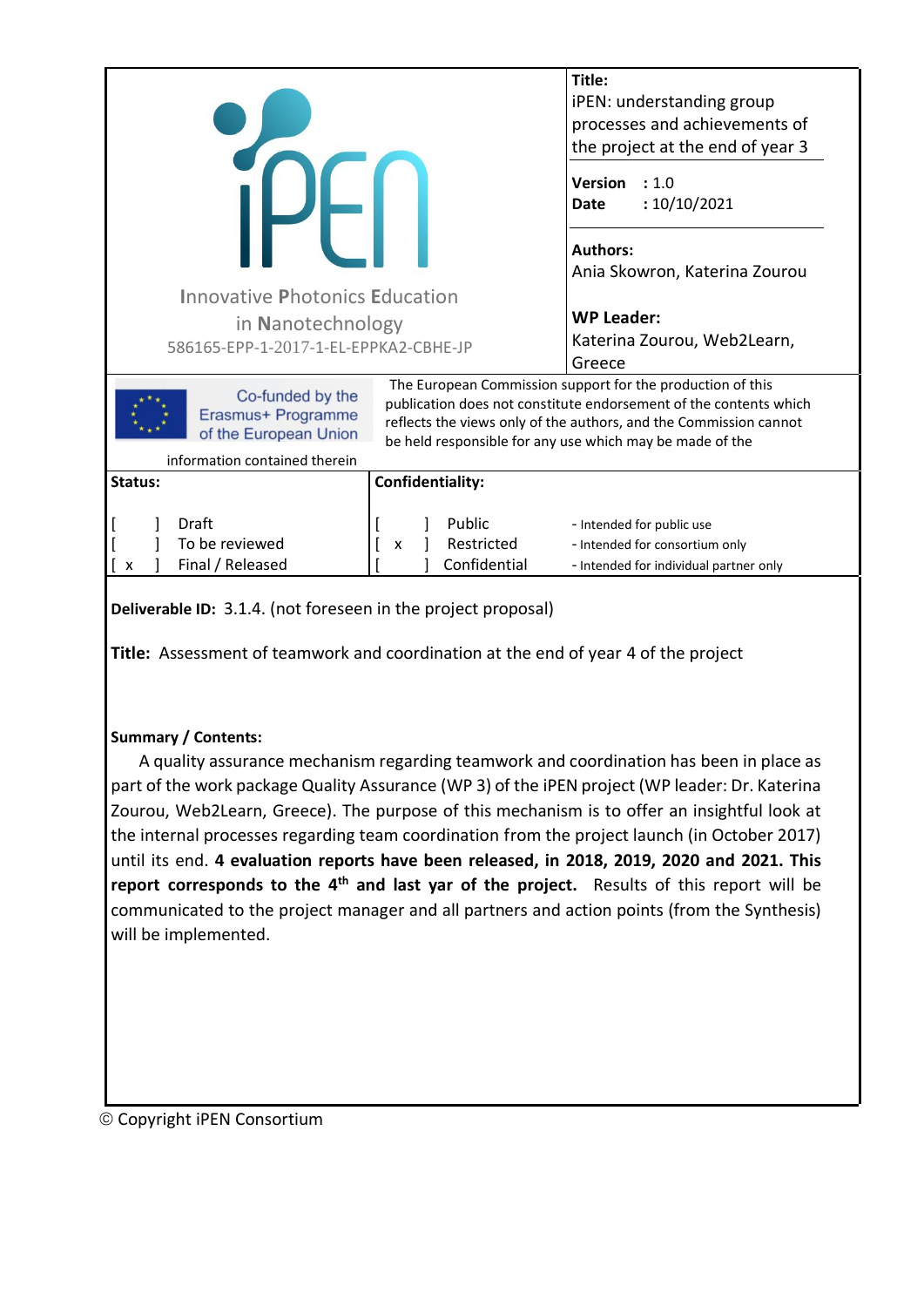|  | iPEN: understanding group processes and             | Page                   | : 2 of 20                    |
|--|-----------------------------------------------------|------------------------|------------------------------|
|  | achievements of the project at the end of<br>year 3 | Version : 1.0<br>Date  | :10/10/2021                  |
|  | Deliverable ID: D.3.1.1                             | <b>Status</b><br>Level | : Approved<br>: condidential |

## **CHANGE LOG**

| Vers. | Date       | Author                | <b>Description</b> |
|-------|------------|-----------------------|--------------------|
| 0.1   | 13.09.2021 | Ania Skowron          | Data analysis      |
| 0.2   | 02.10.2021 | Katerina Zourou       | Review #1          |
| 0.3   | 09.10.2021 | Konstantinos Petridis | Review #2          |
| 1.0   | 10.10.2021 | Katerina Zourou       | Final version      |

# Table of Contents

| 1.   |                                                                  |  |
|------|------------------------------------------------------------------|--|
| 2.   |                                                                  |  |
| 3.   |                                                                  |  |
| 4.   |                                                                  |  |
| 4.1. | DECISION MAKING PROCEDURES AND PROJECT MANAGEMENT 4              |  |
| 4.2. |                                                                  |  |
|      |                                                                  |  |
| 4.4. |                                                                  |  |
|      | 4.5. ADVANTAGES AND DISADVANTAGES OF THE PROJECT COORDINATOR  14 |  |
|      |                                                                  |  |
|      |                                                                  |  |

## <span id="page-1-0"></span>**1. SCOPE**

A quality assurance mechanism regarding teamwork and coordination has been in place as part of the work package Quality Assurance (WP3) of the iPEN project (WP leader: Dr. Katerina Zourou, Web2Learn, Greece). The purpose of this mechanism is to offer an insightful look at the internal processes regarding team coordination from the project launch until its end, **at 4 intervals (**2018, 2019, 2020 and 2021) and to identify issues that need to be improved or reconsidered (cf. Synthesis). It is thus a feature leading to the ongoing improvement of the project. Results of this report will be communicated to the project manager and all partners and action points (from the Synthesis) will be implemented.

The same survey has been launched in 2018, 2019 and 2020.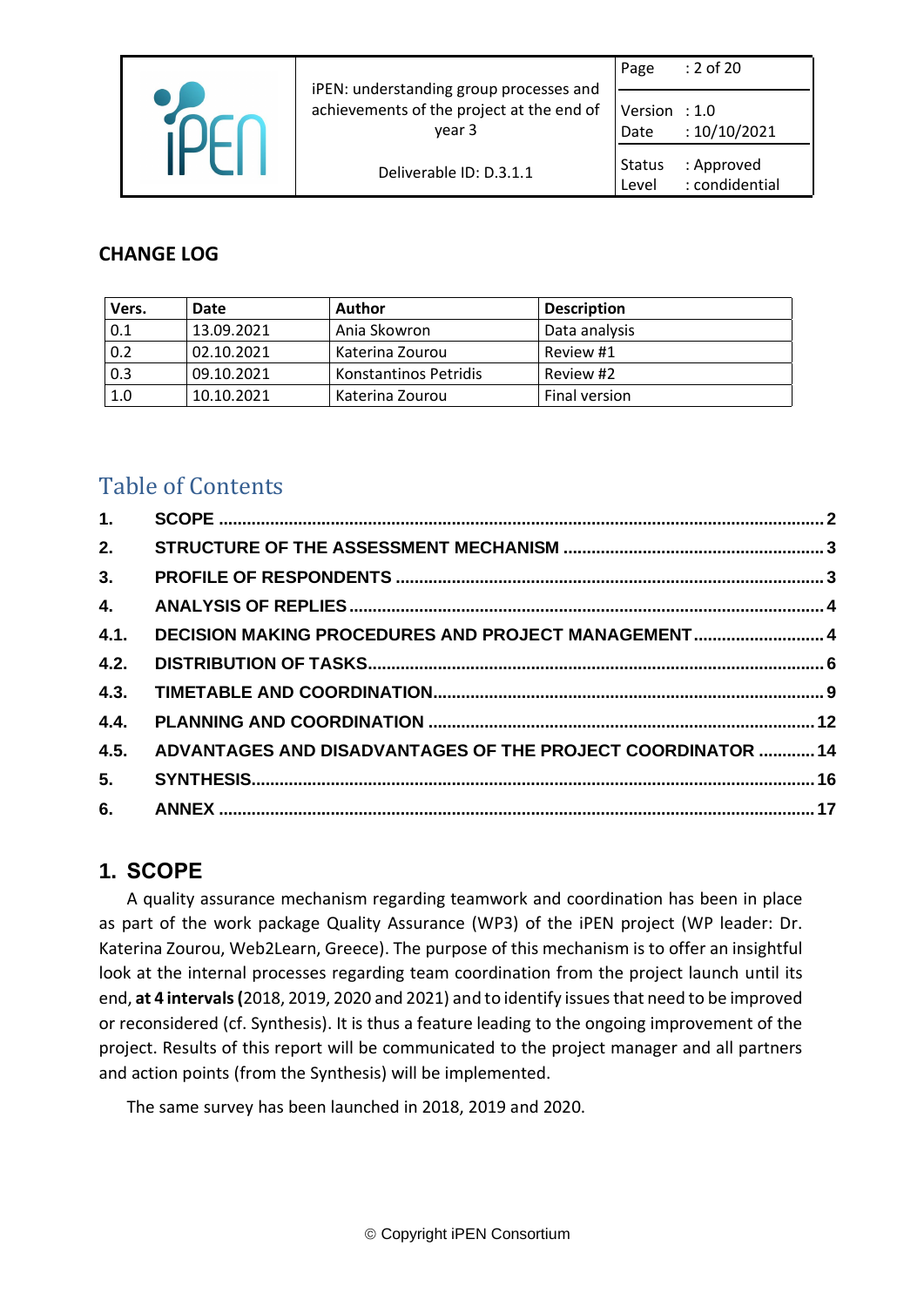|  | iPEN: understanding group processes and             | Page                  | : 3 of 20                    |
|--|-----------------------------------------------------|-----------------------|------------------------------|
|  | achievements of the project at the end of<br>year 3 | Version : 1.0<br>Date | :10/10/2021                  |
|  | Deliverable ID: D.3.1.1                             | Status<br>Level       | : Approved<br>: condidential |

## <span id="page-2-0"></span>**2. STRUCTURE OF THE ASSESSMENT MECHANISM**

Among other assessment mechanisms (brainstorming session, individual interviews), we opted for an online survey which has been delivered as a Google form (see annex). Partners were identified by name, but their identity is kept secret as data has been anonymized by the author of this report. Full identity can be disclosed to EACEA upon request.

The assessment form contains 5 sections, each addressing a dimension related to project coordination and leadership, namely:

- 1. Decision-making procedures
- 2. Distribution of tasks between partners
- 3. Timetable and communication
- 4. Planning and coordination
- 5. Advantages and disadvantages of the coordinator

Each section is composed by specific questions whose replies are analyzed hereafter. A Synthesis (last part of this report) completes the analysis. For each question we offer raw data in the form of charts or tables accompanied by a short analysis produced by the author of this report. The approach of data analysis gives floor to divergent points of view in a constructive way and translates partners' comments into improvement actions (cf. Synthesis).

## <span id="page-2-1"></span>**3. PROFILE OF RESPONDENTS**

13 individuals replied to the questionnaire from each of the 14 partners of the iPEN consortium. This distribution is extremely positive, firstly because replies cover almost the full partnership (except for two partners), therefore representativeness is high. Secondly, because all respondents are different (we were able to check this through the names in each questionnairethey were anonymized at reporting stage), as individuals from the same institution but with different backgrounds (scholars, administrative staff) were able to express their opinion on common issues.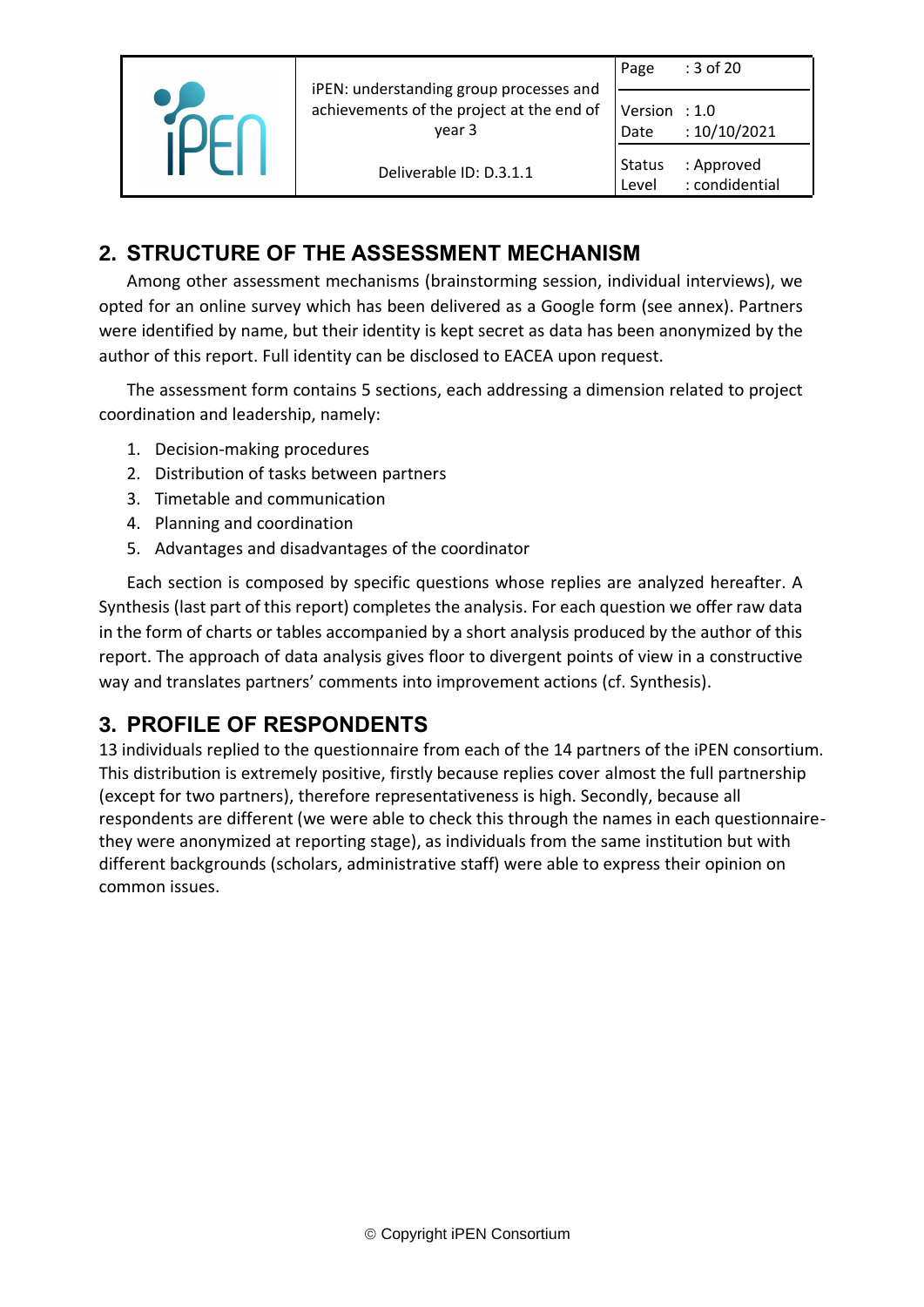



Figure 1: profile of respondents

## <span id="page-3-0"></span>**4. ANALYSIS OF REPLIES**

In this part of the report, we analyze replies to the survey section by section.

## <span id="page-3-1"></span>**4.1.DECISION MAKING PROCEDURES AND PROJECT MANAGEMENT**

This section corresponds to questions (Q) 3 to 6 and aims to give a general appreciation of team coordination and project management. It is the next sections that give a more detailed and nuanced picture of internal working processes of the project team.

Replies to this section show a very satisfactory image. Partners' understanding of their contribution to the project (Q3) receives a very high score. All respondents claim that they are able to contribute to the project outcomes at some extent. This element may be compared to Q10 ("are you aware of your responsibilities?") also receiving a top score (see section 4.3).

**Q3 From your investment to the project so far (until October 2021) do you feel you are able to contribute to the project outcomes to same extent?**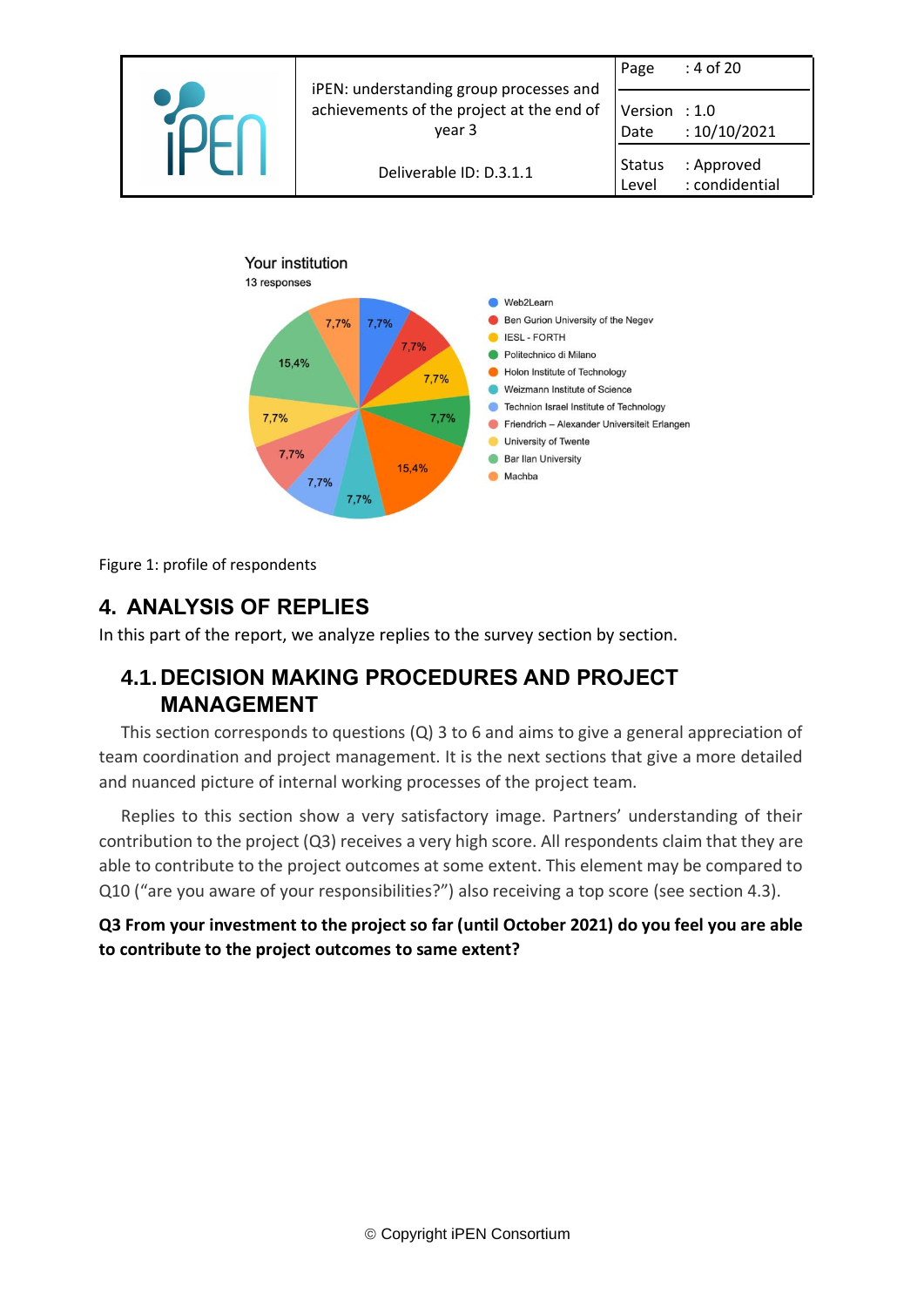

Figure 2: partners' investment

Partners also believe that almost all relevant information is available in due time (Q4).

#### **Q4 Is all relevant information available in due time?**



#### Figure 3: Availability of information

The overall quality of project management receives an outstanding score. In Q5, with 5/5 as maximum score, 2 respondents gave a 4/5 score, and 11 respondents gave a 5/5 score for project management. This is a rare and outstanding score for a partnership with the originality of a Programme - Partner countries cooperation as in iPEN, plus the complexity of managing a big consortium (14 partners) composed by various profiles of partners (HEIs and SMEs) and disciplines.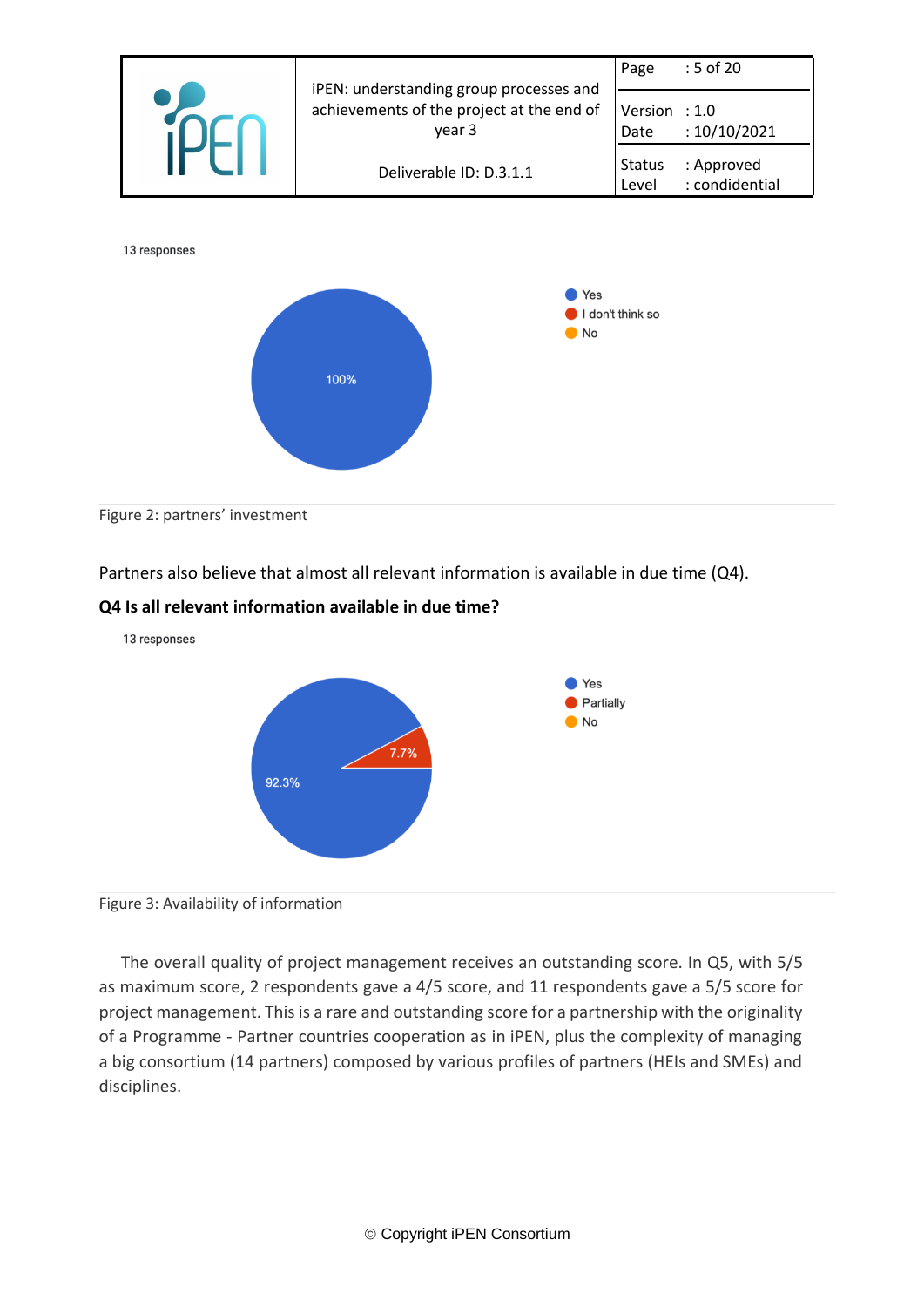|  | iPEN: understanding group processes and             | Page                    | $: 6$ of 20                  |
|--|-----------------------------------------------------|-------------------------|------------------------------|
|  | achievements of the project at the end of<br>year 3 | Version : $1.0$<br>Date | :10/10/2021                  |
|  | Deliverable ID: D.3.1.1                             | <b>Status</b><br>Level  | : Approved<br>: condidential |

## **Q5 Can you rate the overall quality of project coordination until now?**



Figure 4: overall quality of project coordination

The most significant outcome of this first section of the survey is that all replies are fully positive about project management and team coordination, and in some cases the team fully agrees on methods and procedures developed so far.

Partners were invited to express their opinions about project coordination in an openended question. All replies are provided below, without any interference of the author.

## **Q6 If you wish to make any comment regarding to the project coordination please use the box below**

- *The coordinator has extraordinary leadership qualities and a charming and warm personaliy, which are an asset to any project or institution. However, an overload has been obvious from day one and has only increased with time.*
- *I see that the organization and the leading role of the Project is conducted by the coordinator in a well organized manner.*
- *made very high professional*
- *Kostas has been very energetic en enthusiastic*
- *This was one of the best managed/coordinated projects we have ever worked with. The Coordinator was deeply committed to quality and success on every level.*
- *We had the privilege of working with an exceptional coordinator who gave his all to the success of the project*

## **4.2.DISTRIBUTION OF TASKS**

A positive majority reigns in the set of questions regarding the distribution of tasks. Partners have a very clear understanding of the work plan and the timetable Q7. This also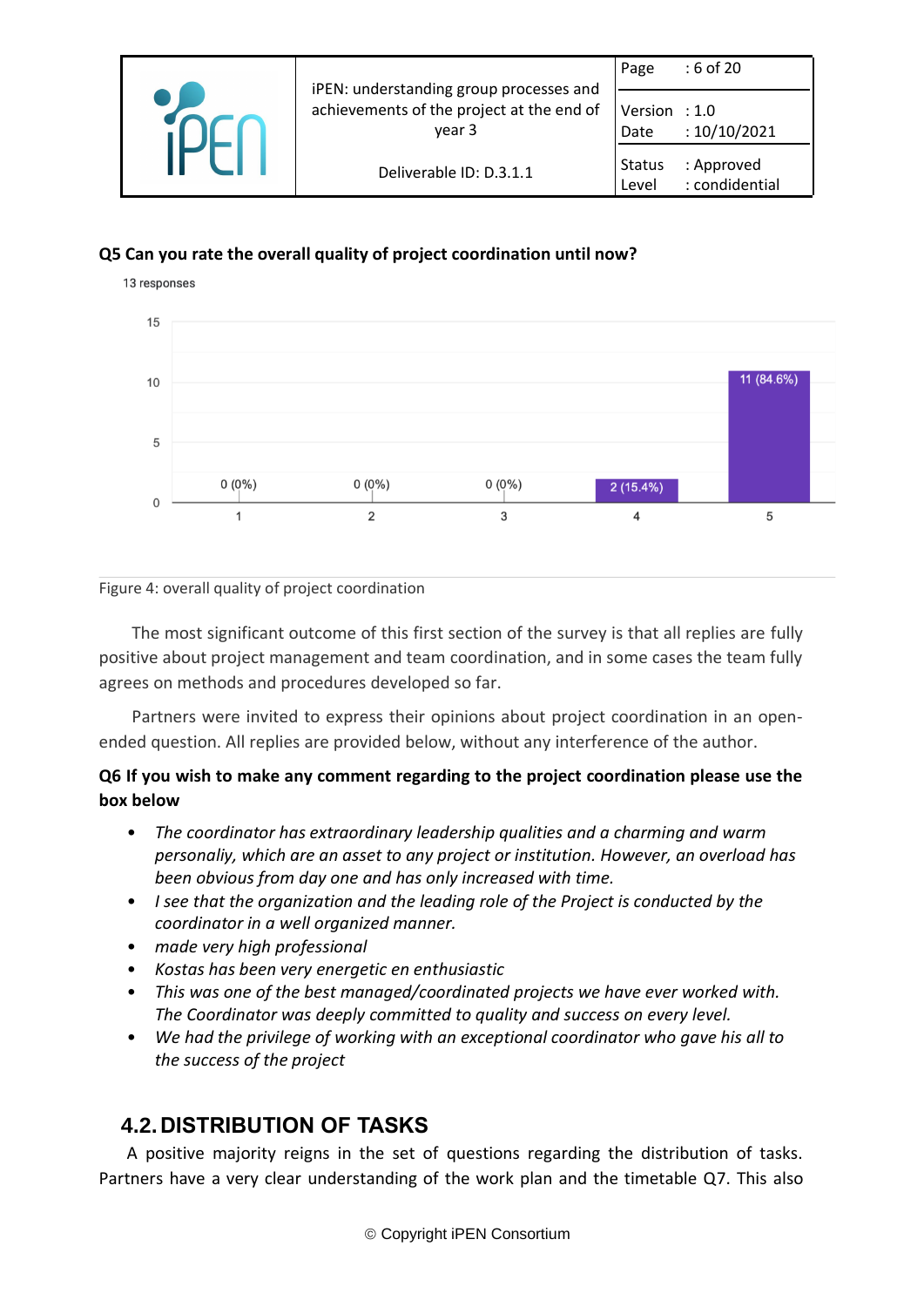|  | iPEN: understanding group processes and             | Page                   | : 7 of 20                    |
|--|-----------------------------------------------------|------------------------|------------------------------|
|  | achievements of the project at the end of<br>year 3 | Version<br>Date        | $\div$ 1.0<br>: 10/10/2021   |
|  | Deliverable ID: D.3.1.1                             | <b>Status</b><br>Level | : Approved<br>: condidential |

echoes Q8 results, which is the degree of awareness of common project goals as well as the specific goals per institution.

#### **Q7 Is the work plan and timetable clear for all partners?**

13 responses



Figure 6: clarity of work plan and timetable

## **Q8 Are you, as partner, aware of the common project goals and the specific goals for your institution?**



Figure 7: degree of awareness of shared project goals

This is a largely positive result, showing clear definition of scope, duties on the team level and on the partner level. It is very optimistic that respondents from different countries, backgrounds and degree of contribution largely converge in their replies. There is a high level of confidence among respondents.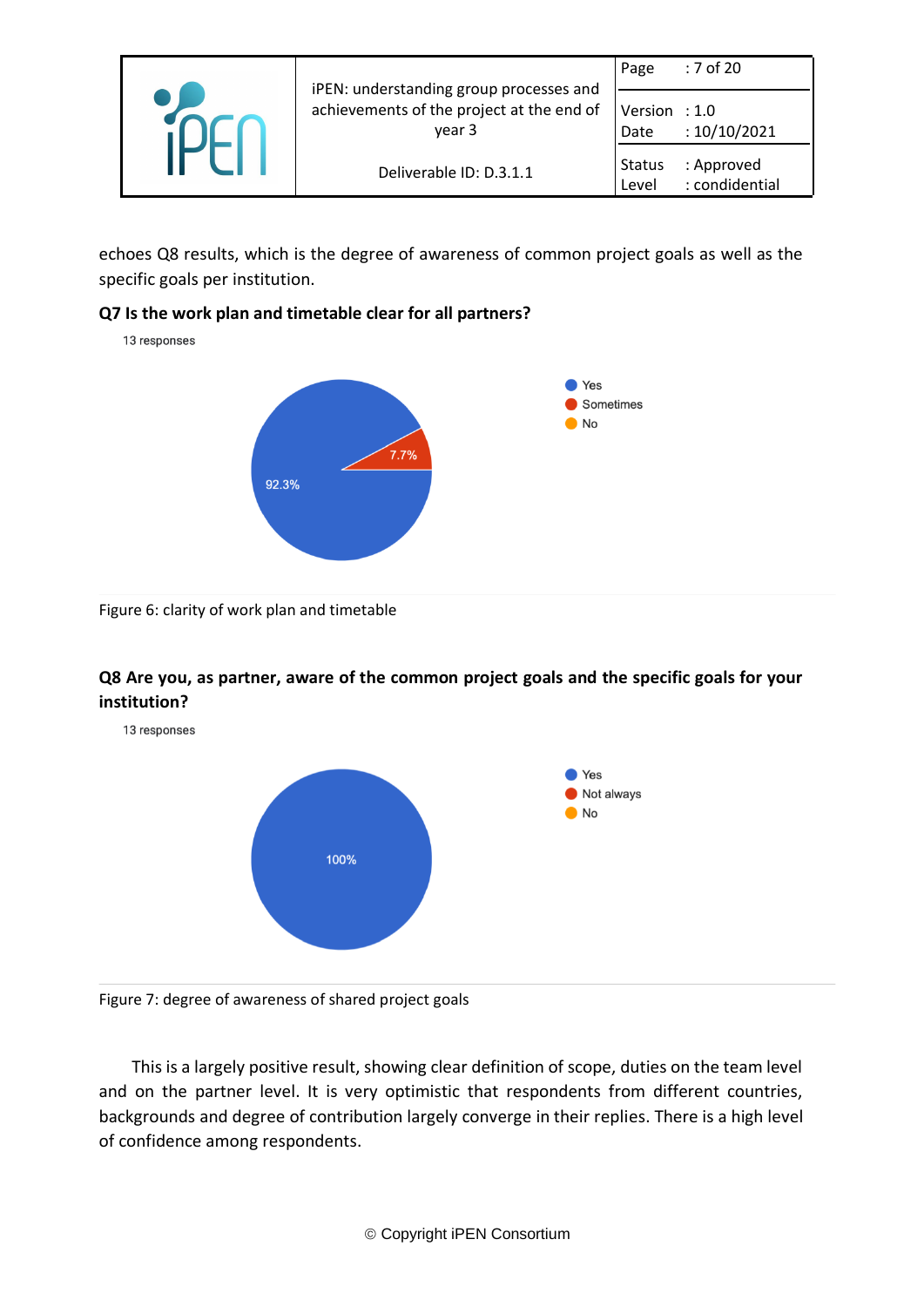| iPEN: understanding group processes and             | Page                    | : 8 of 20                    |
|-----------------------------------------------------|-------------------------|------------------------------|
| achievements of the project at the end of<br>year 3 | Version $: 1.0$<br>Date | : 10/10/2021                 |
| Deliverable ID: D.3.1.1                             | <b>Status</b><br>Level  | : Approved<br>: condidential |

A very similar result is conveyed in Q9 (degree of awareness of responsibilities) and Q10 (existence of a clear and realistic description of task of both the coordinator and each partner). Partners seem to be fully aware of their tasks, they consider that the coordinator communicates clearly his tasks, and that partners know well what is expected from them and when.

#### **Q9 Are you as partner aware of your responsibilities?**



### Figure 8: degree of awareness of partners' responsibilities

## **Q10 Is there a clear and realistic description of the tasks of the project coordinator and each partner?**

13 responses



Figure 9: clarity of tasks for partners and for the project coordinator

Regarding division of tasks, partners were able to reply to an open-ended question and all replies are shown below.

## **Q11 If you wish to make any comment regarding to the "Division of tasks" issues, please use the box below**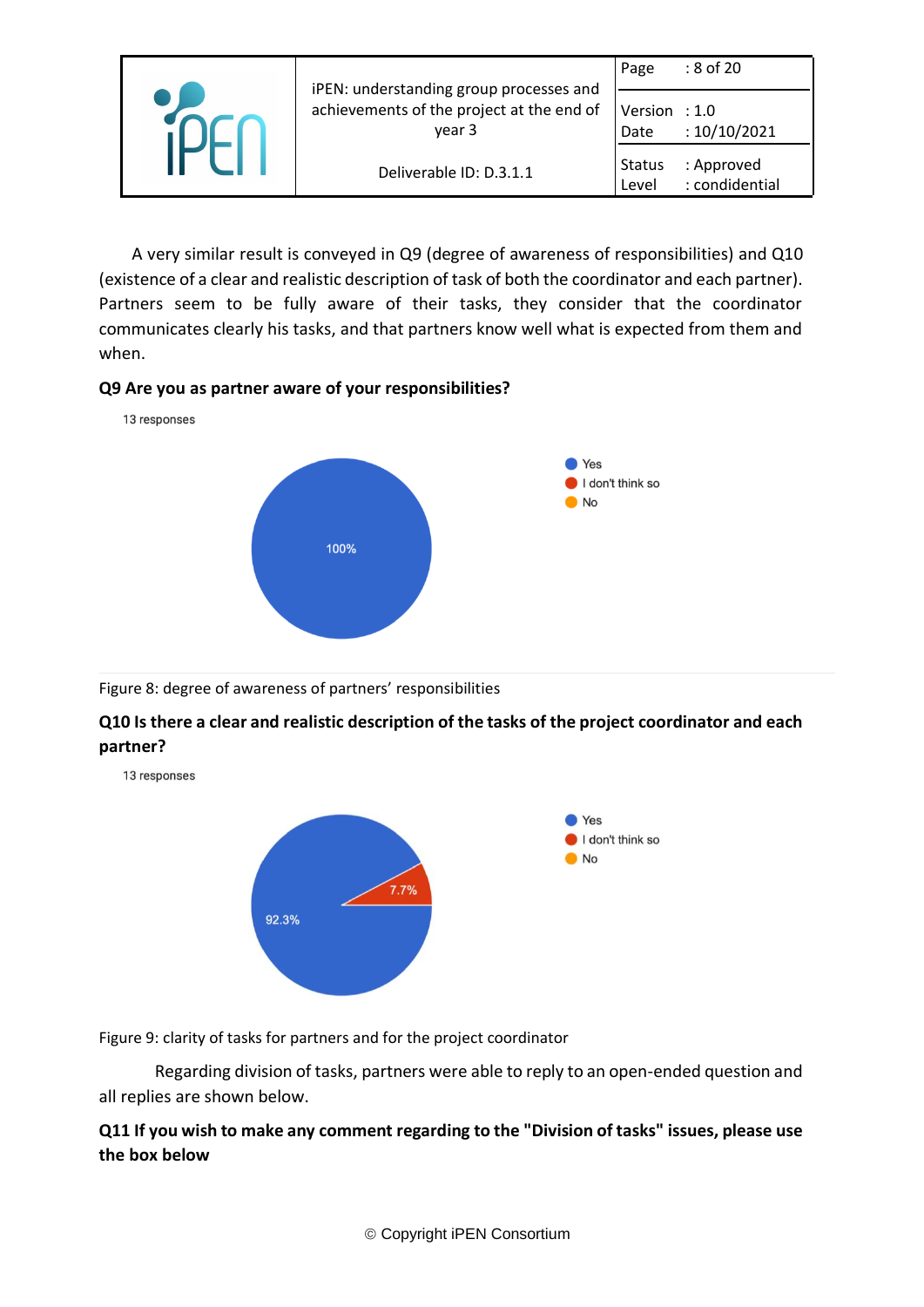|  | iPEN: understanding group processes and             | Page                   | $: 9$ of 20                  |
|--|-----------------------------------------------------|------------------------|------------------------------|
|  | achievements of the project at the end of<br>year 3 | Version : 1.0<br>Date  | :10/10/2021                  |
|  | Deliverable ID: D.3.1.1                             | <b>Status</b><br>Level | : Approved<br>: condidential |

- *Distribution of tasks is clear and it seems that tasks have been increased during the pandemic (in online mode) to keep the connection and the networking dimension strong.*
- *The coordinator was quite overburdened on the one hand and very flexible on the other, which meant he wasn't always strict enough when needed.*
- *I felt that I was able to contribute my part in the project. This part was pre*

## <span id="page-8-0"></span>**4.3.WORKPLAN AND COORDINATION**

Overall, the survey respondents answer very positively on the issue of timetable and coordination. 12 responses were collected in Q12. All respondesnts believe that the timetable with the activities divided by each partner is clear.

### **Q12 Is there a clear timetable with activities for each partner?**



Figure 10: existence of clear timetable with activities per partner

Q13 echoes this picture, where the time schedule for communication between partners and for exchange of materials is available for 12 respondents, but "not always" for only one of them.

**Q13 A time schedule for communication between partners and for exchange of material is available.**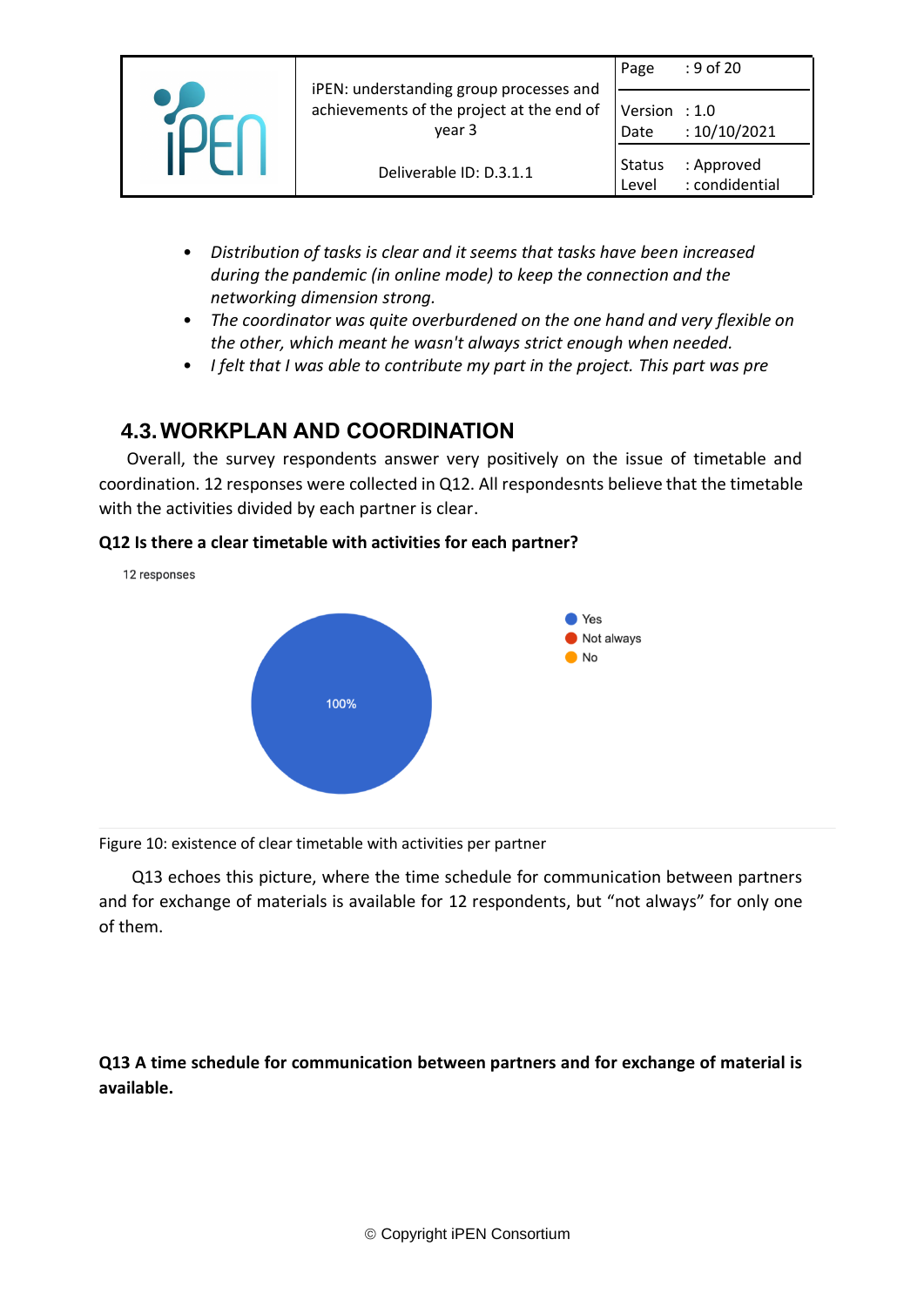

#### Figure 11: existence of a time schedule

As for meeting deadlines by the coordinator himself, the majority partners believe so totally and only two partners believe that the coordinator "not always" respected the deadlines.

#### **Q14 The coordinator respects the deadlines**

92.3%

12 responses



Figure 12: respect of deadlines by the coordinator

When it comes to communication means and methods, almost all partners agree that the frequency of internal communication (Q15) is suitable (12 respondents) or too low (1 respondent).

#### **Q16 The frequency of internal communication is...**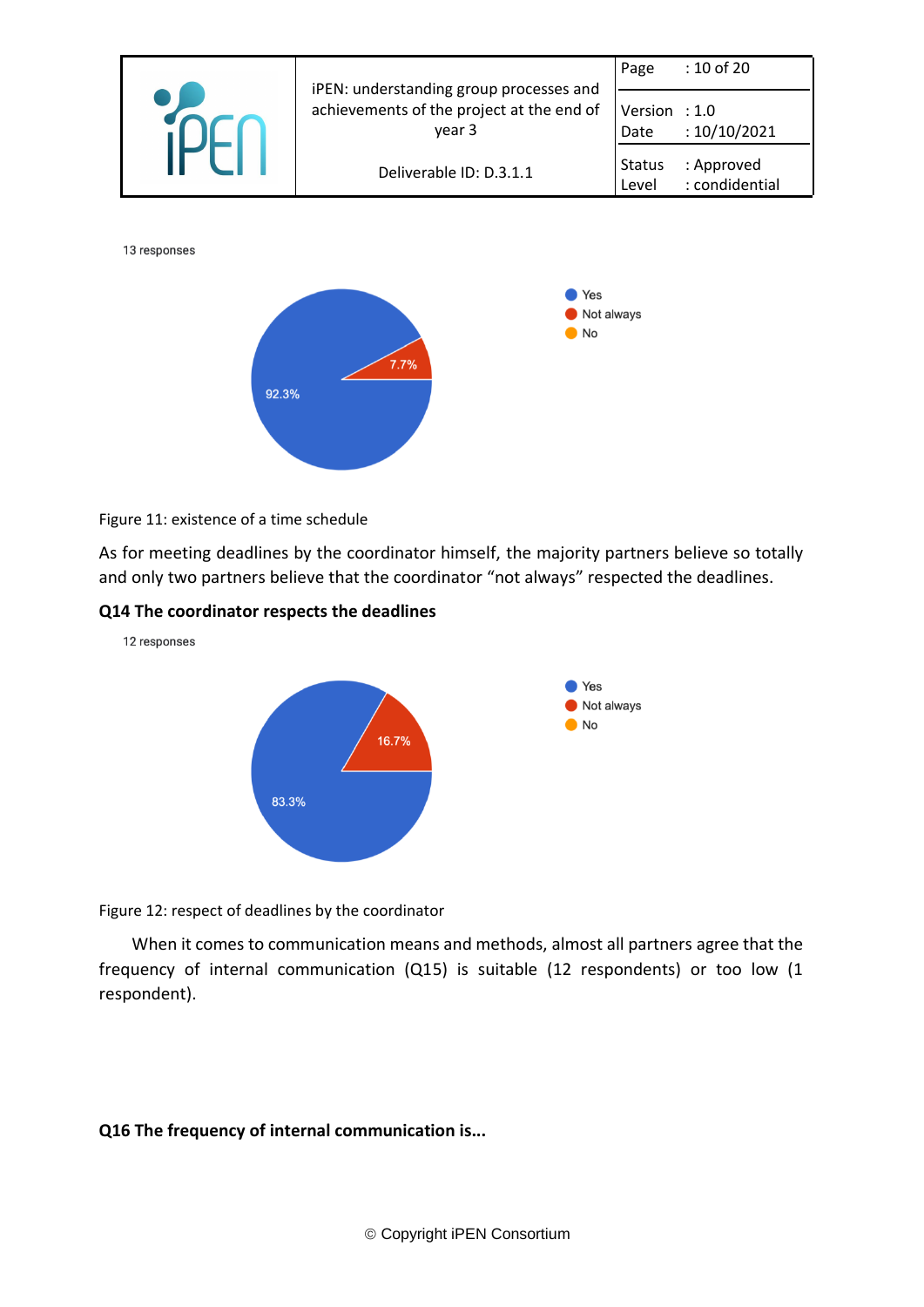

#### Figure 13: frequency of internal communication

All partners find means of communication appropriate (Q16), one respondent replied "Other" [means of communication possible], and he/she filled in the open-ended question Q17 below.

#### **Q16 The means (email, platform, other types of communication) are**



Figure 14: appropriateness of communication means

When asked about other means of communication partners would like to see, they replied with the following comments (presented below, without any interference of the author):

#### **Q17: other (means of communication) you would like to see?**

- *When needed Kostas initiate a zoom meeting to discuss emergent issues.*
- *Email was the most ideal method for communication. What's app might have been also been helpful, but was not necessary.*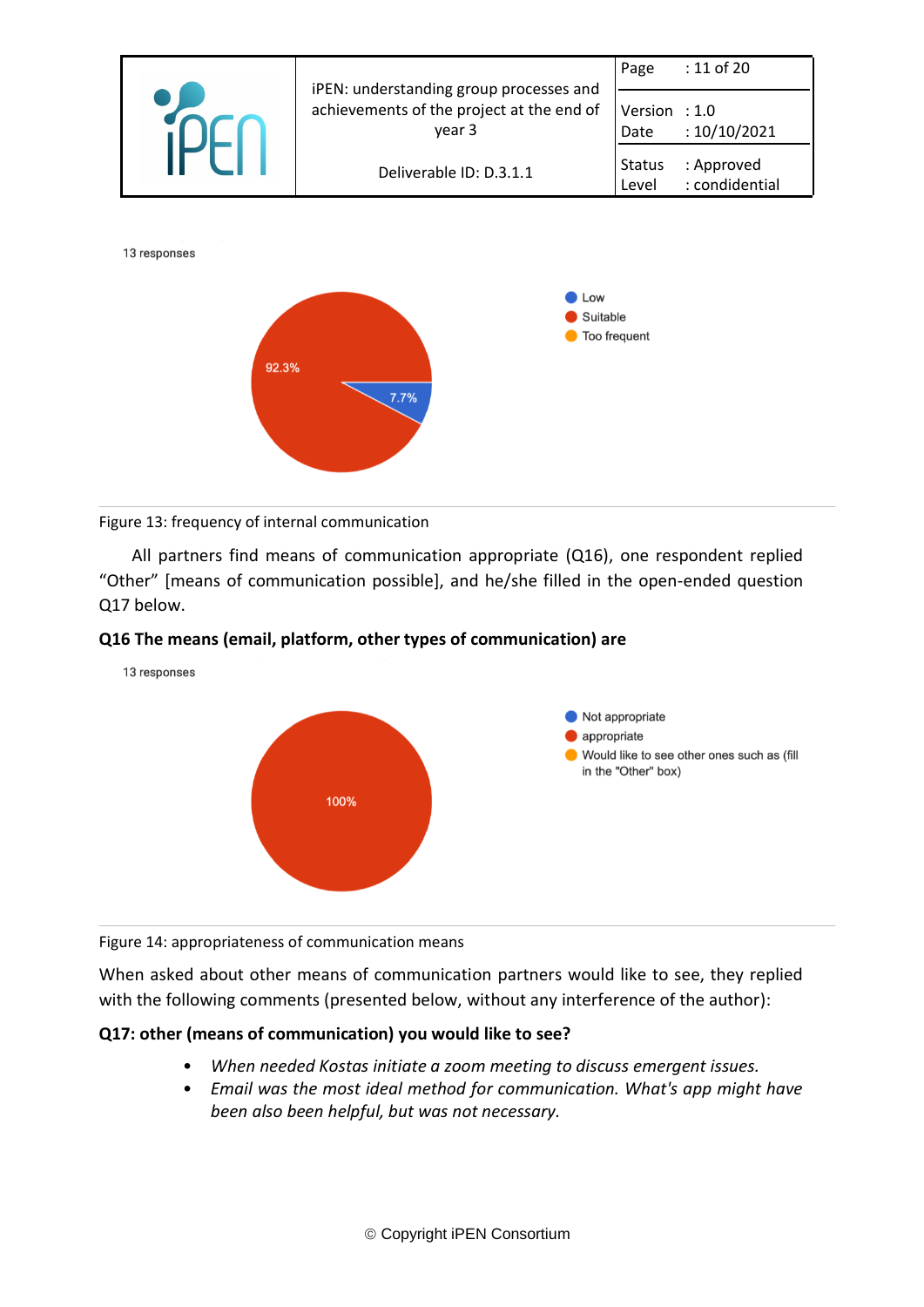|  | iPEN: understanding group processes and             | Page                   | : 12 of 20                   |
|--|-----------------------------------------------------|------------------------|------------------------------|
|  | achievements of the project at the end of<br>vear 3 | Version : 1.0<br>Date  | : 10/10/2021                 |
|  | Deliverable ID: D.3.1.1                             | <b>Status</b><br>Level | : Approved<br>: condidential |

## <span id="page-11-0"></span>**4.4.PLANNING AND COORDINATION**

This section corresponds to Q18 to Q21 of the survey. Planning and coordination seen as a coordinator's task receive very high scores, as the following charts demonstrate. For Q18, project members believe that there is a clear planning and management guidelines. 10 respondents give a 5/5 score and 3respondents a 4/5 score, both very high in this question.

### **Q18 Clear planning and management guidelines in the project plan**



Figure 15: clear planning and management guidelines

Equity of participation (Q19) is also highly valued in the project, with 6 respondents giving a 5/5 score, and 5 respondents a 4/5 score, one participant a 3/5 score. The strict majority thus believes that partners contribute equally.

### **Q19 Equality of participation**



Figure 16: equality of participation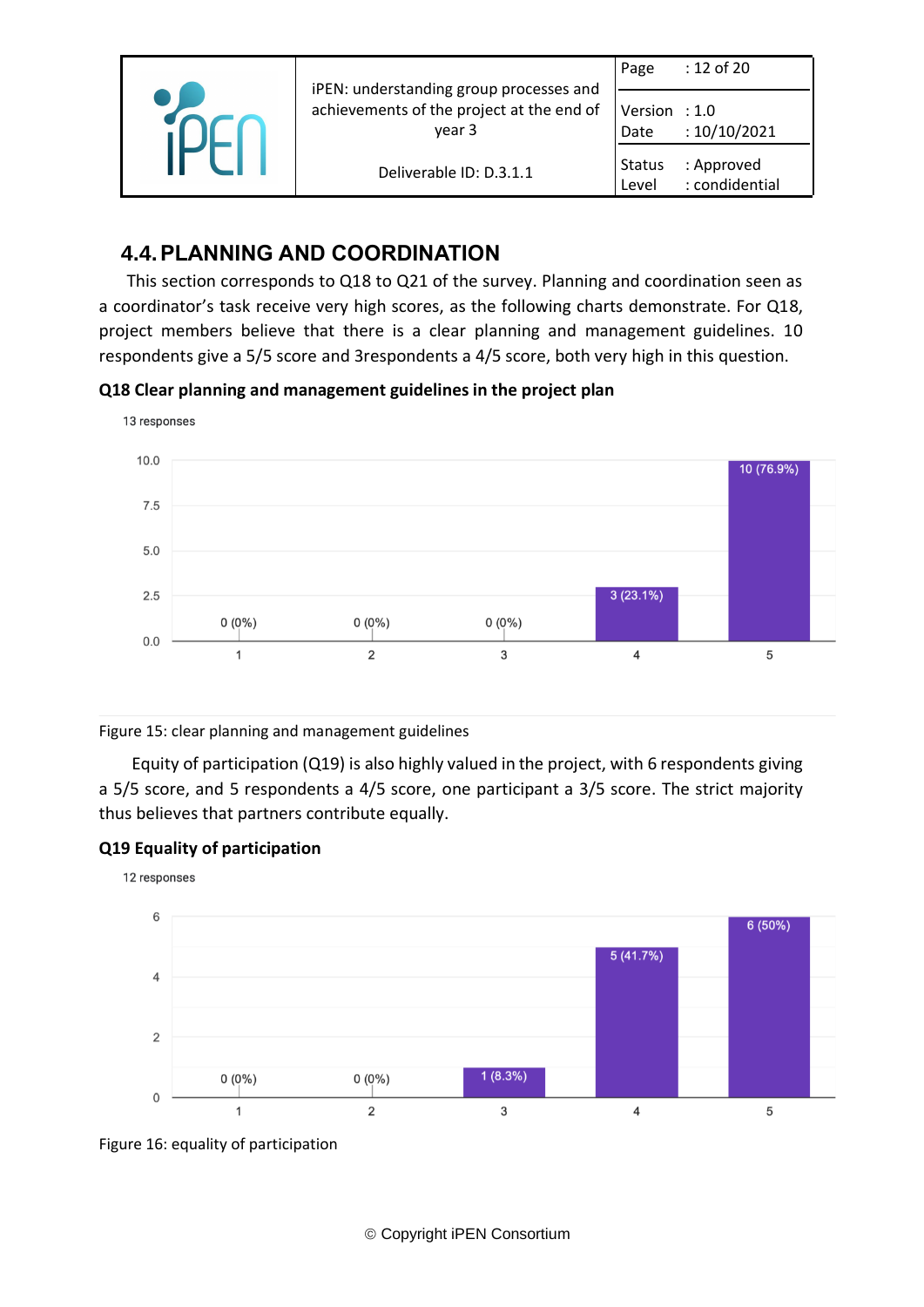|  | iPEN: understanding group processes and             | Page                   | : 13 of 20                   |
|--|-----------------------------------------------------|------------------------|------------------------------|
|  | achievements of the project at the end of<br>year 3 | Version : 1.0<br>Date  | :10/10/2021                  |
|  | Deliverable ID: D.3.1.1                             | <b>Status</b><br>Level | : Approved<br>: condidential |

Partners believe, as in section Distribution of tasks, that roles and responsibilities are well defined (8 respondents giving a 5/5 score, 4 respondents a 4/5 score).

### **Q20 Clarity of roles and responsibilities**

12 responses 8  $8(66.7%)$ 6  $\overline{4}$ 4 (33.3%)  $\overline{2}$  $0(0\%)$  $0(0\%)$  $0(0\%)$  $\overline{0}$  $\mathbf{1}$  $\overline{2}$ 3  $\overline{4}$ 5

#### Figure 17: clarity of roles and responsibilities

As for the collaborative effort of sharing knowledge and expertise, project members largely believe that teamwork is promoted effectively (10 persons give 5/5 points, 2 give 4/5 points and 1 respondent give 3/5 points).

#### **Q21 Promotion of teamwork, sharing of experience and expertise**



Figure 18: Promotion of teamwork, sharing of experience and expertise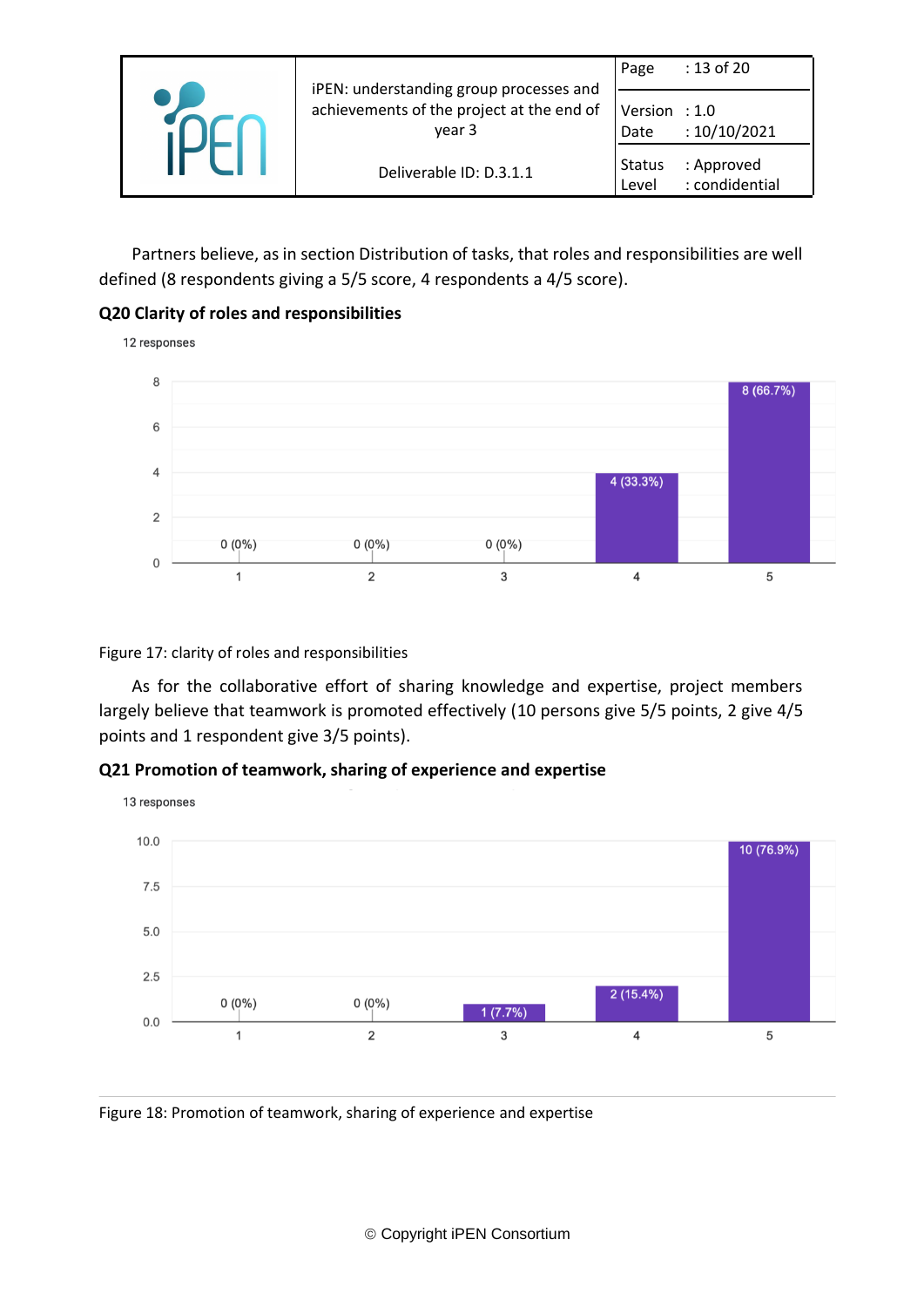|  | iPEN: understanding group processes and             | Page                    | : 14 of 20                   |
|--|-----------------------------------------------------|-------------------------|------------------------------|
|  | achievements of the project at the end of<br>vear 3 | Version $: 1.0$<br>Date | :10/10/2021                  |
|  | Deliverable ID: D.3.1.1                             | <b>Status</b><br>Level  | : Approved<br>: condidential |

## <span id="page-13-0"></span>**4.5. ADVANTAGES AND DISADVANTAGES OF THE PROJECT COORDINATOR**

Partners were asked to give their appreciation of the strongest and weakest point of the coordinator. All data are available to EACEA upon request and, by precaution, the identity of respondents has been removed for the principle of anonymity.

Regarding the coordinator's strongest points, firstly one can mention his organizational and managerial skills ("high professional management", "The project coordinator mange to control and achieve the projects goals"). Dr. Petridis is also valued for his communicative competence "Has high communication ability", "Highly professional and experienced, combined with perfect rapport with people"). It should not go unnoticed that partners also appreciated for his passion and energy ("Prof. Petridis encourages and triggers us to become better humans and better professionals, through the energy that he puts in the project.", "passion and energy")

## **Q22 What is the coordinator's strongest point?**

- *Prof. Petridis encourages and triggers us to become better humans and better professionals, through the energy that he puts in the project.*
- *Organization and planning*
- *passion and energy*
- *Highly professional and experienced, combined with perfect rapport with people*
- *Leadership*
- *Clear goals and targets*
- *friendly and high professional management*
- *Energy*
- *Articulating regulations of the EU and responsibilities of partners*
- *The project coordinator mange to control and achieve the projects goals.*
- *Excellent management in a good atmosphere*
- *Has high communication ability, accessible, stimulating*

Regarding Dr. Petridis' weakest points, it is worth mentioning that several respondents find no weak point at all ("none", "nothing specific", "n/a", "No real weak points") or the weak points mentioned by the partners might be considered by anyone as positive features ("A person with a wide heart and sometimes taking on the tasks of other partners"). All replies are provided below, without any interference of the author.

## **Q23 What is the coordinator's weakest point?**

- *A bit too demanding for partners to be as active and energetic as Kostas is:-)*
- *nothing specific*
- *OVERBURDENED!!!*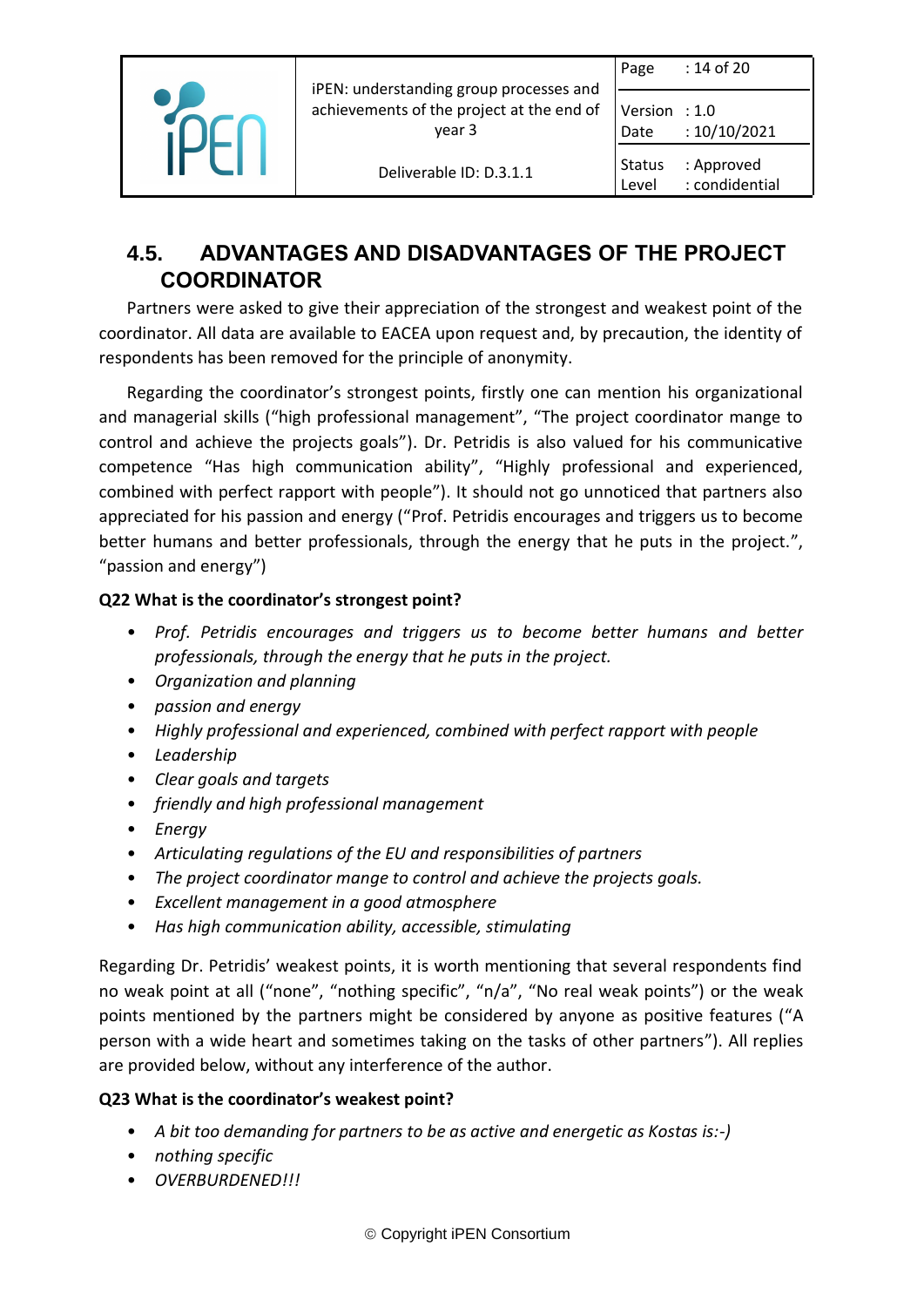|  | iPEN: understanding group processes and<br>achievements of the project at the end of<br>year 3 | Page                    | : 15 of 20                   |
|--|------------------------------------------------------------------------------------------------|-------------------------|------------------------------|
|  |                                                                                                | Version $: 1.0$<br>Date | :10/10/2021                  |
|  | Deliverable ID: D.3.1.1                                                                        | <b>Status</b><br>Level  | : Approved<br>: condidential |

- *Takes too much on himself*
- *n/a*
- *Not all partners respond in time*
- *No real weak points*
- *multitasking*
- *A person with a wide heart and sometimes taking on the tasks of other partners*

Partners were asked for advice on how the project coordination can be improved. Replies are useful in the sense that partners give positive indications on how this can be realized. As in the question above, several persons consider that there should be no change whatsoever ("Coordination is excellent, no need for improvements", "There is no better"). This is highly positive considering that all partners are experienced team members with previous experiences in trans-national cooperation projects, and they consider project coordination outstanding.

### **Q24: please add an idea on how to make the iPEN project coordination better**

- *Coordination is excellent, no need for improvements*
- *Having greater buy in from Israeli HEI's to help manage the project, rather than just deliver the required content*
- *There is no better*

Due to the current situation, the final question focused on partners' opinions on the way the project manager handled the coronavirus pandemic for the iPEN partnership. All partners catgorised the way the project manager handled the coronavirus pandemic only under very positive or positive categories.

## **Q25 How do you qualify the way the project manager handled the coronavirus pandemic for the iPEN partnership?**

- *I think that Prof. Petridis managed this very successfuly, with a series of international events throughout the pandemic. Congratulations!*
- *suitable*
- *In general the coordinator was quick to adapt to the changing times and realise what was required to keep things together. As the pandemic prolonged - it seemed to have lost momentum. A plan B should have been considered and its possible iplementation examined from time to time*
- *Highly positive. We had a webinar and we were able to employ our experience from the project (regarding online teaching) to additional audiences.*
- *very well*
- *Very good*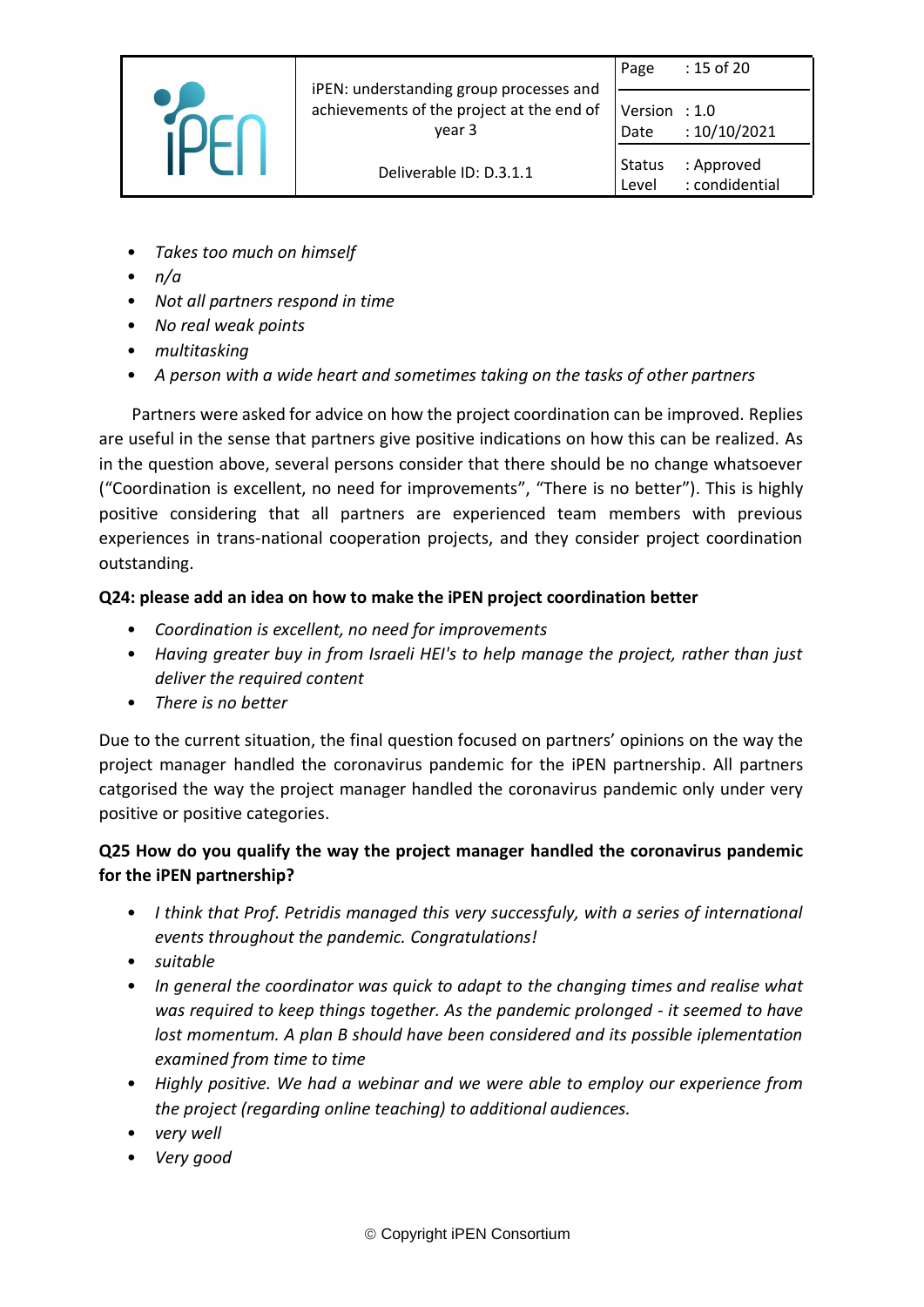|  | iPEN: understanding group processes and<br>achievements of the project at the end of<br>year 3 | Page                   | : 16 of 20                   |
|--|------------------------------------------------------------------------------------------------|------------------------|------------------------------|
|  |                                                                                                | Version : 1.0<br>Date  | :10/10/2021                  |
|  | Deliverable ID: D.3.1.1                                                                        | <b>Status</b><br>Level | : Approved<br>: condidential |

- *extremely well handled. Israel was particularly strict with travel so this made things very hard*
- *Very good*

# <span id="page-15-0"></span>**5. SYNTHESIS**

The overall picture of team performance is extremely positive. Having to deal with 14 partners in a short-term project, from several EU and non-EU countries, and from different disciplines,

it is reasonable to claim that the iPEN project ends with a team that performs extremely well, on task and on time.

The project coordinator carries out an outstanding task through the very positive assessment from team members.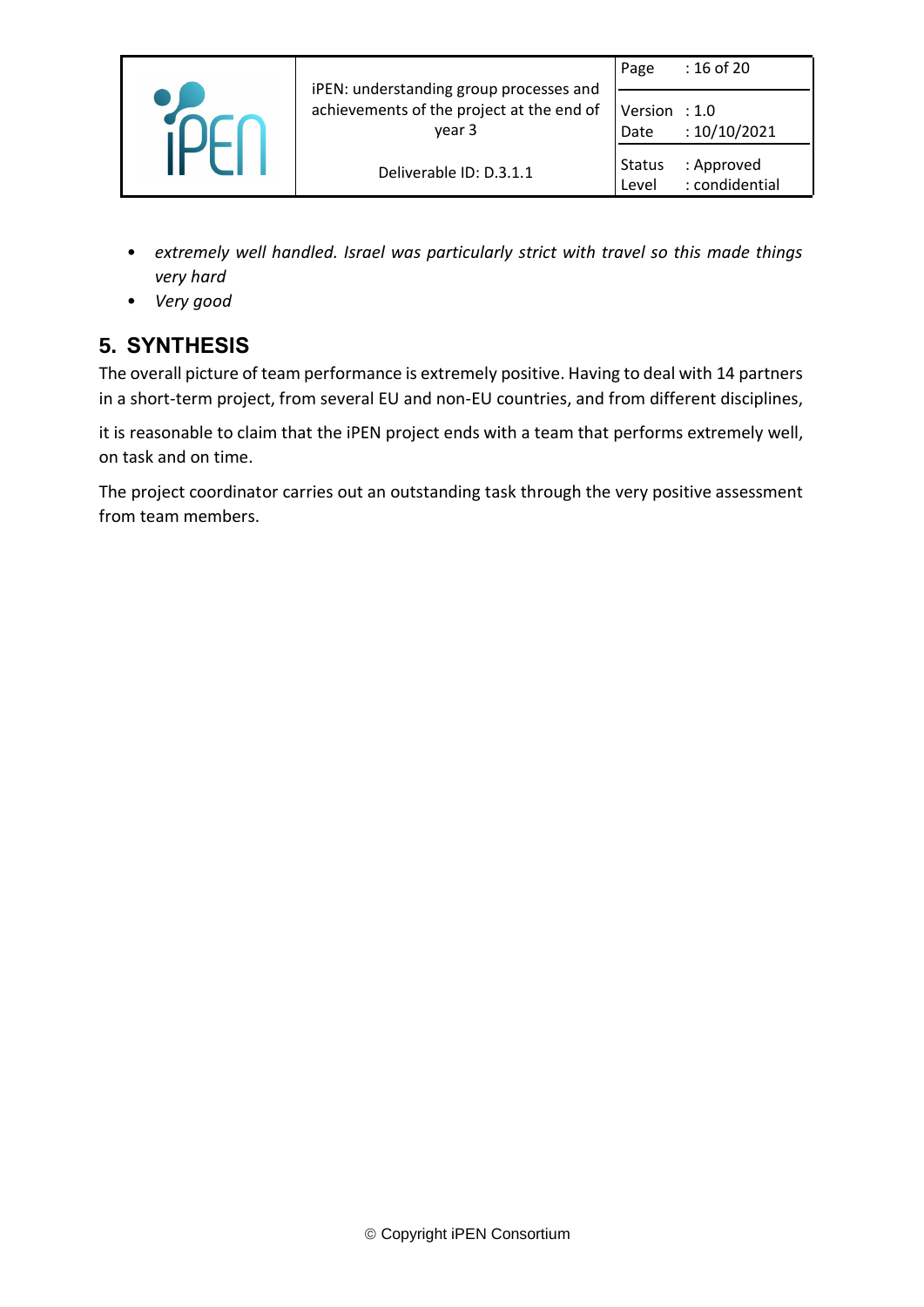

iPEN: understanding group processes and achievements of the project at the end of year 3

Version : 1.0 Date : 10/10/2021

Status : Approved Level : condidential

# <span id="page-16-0"></span>**6. ANNEX<sup>1</sup>**

## **iPEN: understanding group processes and achievements of the project at the end of year 4**

Dear iPEN project partners,

this is a short evaluation form with regards to project coordination and leadership of the iPEN Erasmus+ project. It is conducted at the end of year 4 (October 2021, as the deadline after an extension to the project has been awarded in light of the pandemic). It has been prepared by the WP3 (Quality Assurance) leader, Katerina Zourou, with the aim

of collecting data and improving any ill-defined areas. Your feedback is therefore invaluable. All data provided will remain anonymous.

The form contains several sections, each addressing a dimension related to project coordination and leadership, namely: the distribution of tasks between partners • the work plan and timetable • partners' knowledge of the main goals and results being aimed at • the distribution of responsibilities among partners • the decision-making procedures • the methods of communication between partners and frequency of communication.

We ask you to kindly fill in all fields.

\*Required

**Innovative Photonics Education in** Nanotechnology



Co-funded by the Erasmus+ Programme of the European Union

Your data 1. Your name (Your name will be not communicated) 2. Your institution \* (Your institution will not be communicated) *Mark only one oval.* Technological Educational Institute of Crete Politechnico di Milano University of Twente Friendrich – Alexander Universiteit Erlangen IESL - FORTH Web2Learn Bar Ilan University Weizmann Institute of Science

<sup>1</sup> *(online form available at [https://forms.gle/1dFdwQNLYmaRFj7w9\)](https://forms.gle/1dFdwQNLYmaRFj7w9)*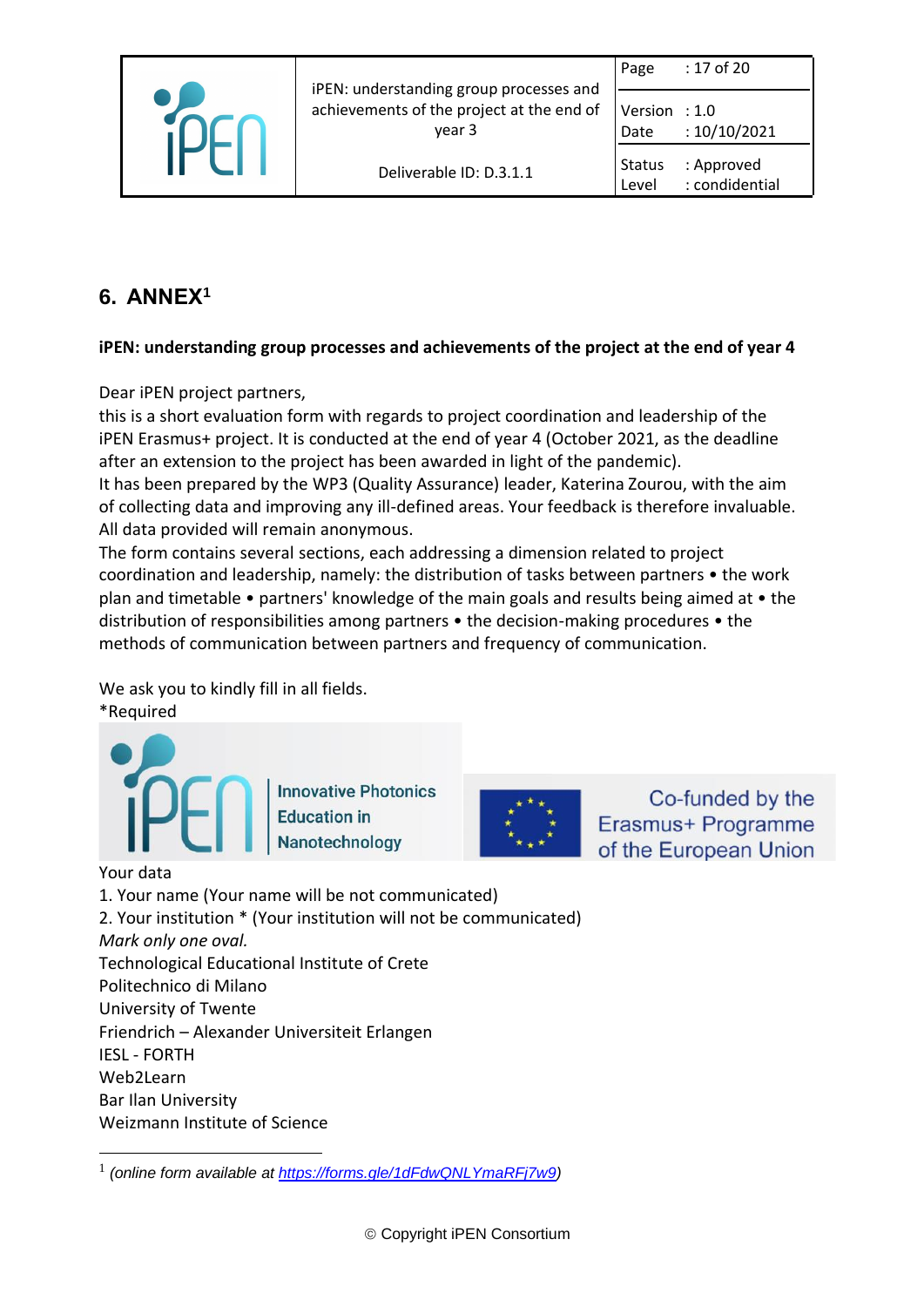|  | iPEN: understanding group processes and<br>achievements of the project at the end of<br>vear 3 | Page                   | : 18 of 20                   |
|--|------------------------------------------------------------------------------------------------|------------------------|------------------------------|
|  |                                                                                                | Version : 1.0<br>Date  | : 10/10/2021                 |
|  | Deliverable ID: D.3.1.1                                                                        | <b>Status</b><br>Level | : Approved<br>: condidential |

Sami Shamoon College of Engineering Holon Institute of Technology Machba Ben Gurion University of the Negev Technion Israel Institute of Technology Decision-making procedures and project management 3. From your investment in the project so far (until October 2021) do you feel you are able to contribute to the project outcomes to some extent? *Mark only one oval.* Yes I don't think so No 4. Is all relevant information available in due time? *Mark only one oval.* Yes Partially No 5. Can you rate the overall quality of project coordination until now? *Mark only one oval.* 1 Not suitable 2 3 4 5 Very suitable 6. If you wish to make any comments regarding the project coordination please use the box below Leadership 7. Is the work plan and timetable clear for all partners? *Mark only one oval.* Yes Sometimes No 8. Are you, as partner, aware of the common project goals and the specific goals for your institution? *Mark only one oval.* Yes Not always No 9. Are you, as partner, aware of your responsibilities? *Mark only one oval.* Yes I don't think so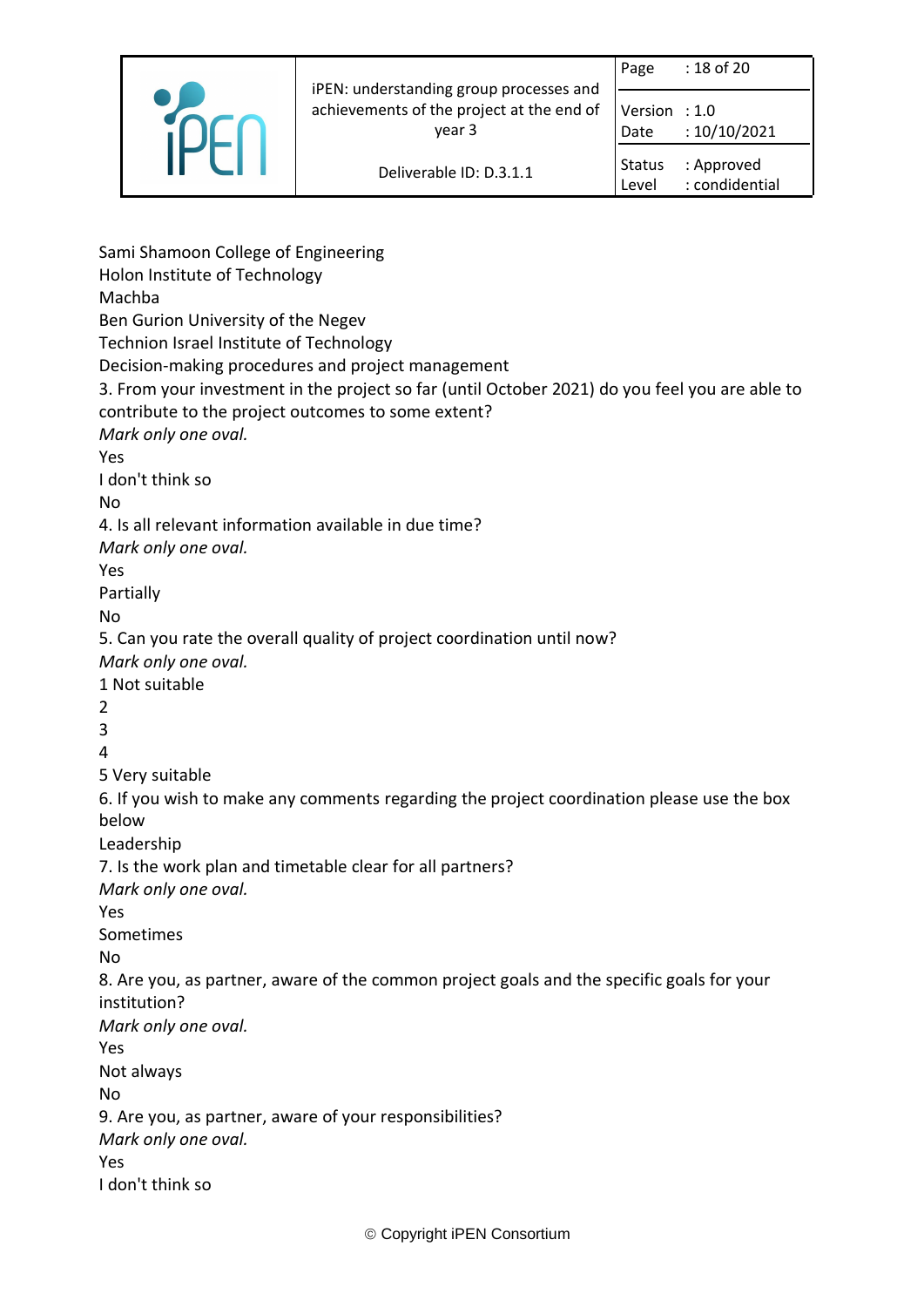|  | iPEN: understanding group processes and<br>achievements of the project at the end of<br>year 3 | Page                   | $: 19$ of 20                    |
|--|------------------------------------------------------------------------------------------------|------------------------|---------------------------------|
|  |                                                                                                | Version<br>Date        | $\therefore$ 1.0<br>:10/10/2021 |
|  | Deliverable ID: D.3.1.1                                                                        | <b>Status</b><br>Level | : Approved<br>: condidential    |

No

10. Is there a clear and realistic description of the tasks of the project co-ordinator and each partner? *Mark only one oval.* Yes I don't think so No 11. If you wish to make any comment regarding to the "Distribution of tasks" issues, please use the box below Timetable and communication 12. There is a clear timetable with activities for each partner *Mark only one oval.* Yes Not always No 13. A time schedule for communication between partners and for exchange of material is available. \* *Mark only one oval.* Yes Not always No 14. The co-ordinator respects the deadlines *Mark only one oval.* Yes Not always No 15. The frequency of internal communication is... *Mark only one oval.* Low Suitable Too frequent 16. The means (email, platform, other types of communication) are *Mark only one oval.* Not appropriate appropriate Would like to see other ones such as (fill in the "Other" box) 17. Other (means of communication) you would like to see? Planning and coordination 18. Clear planning and management guidelines in the project plan *Mark only one oval.* 1 Poor  $\overline{2}$